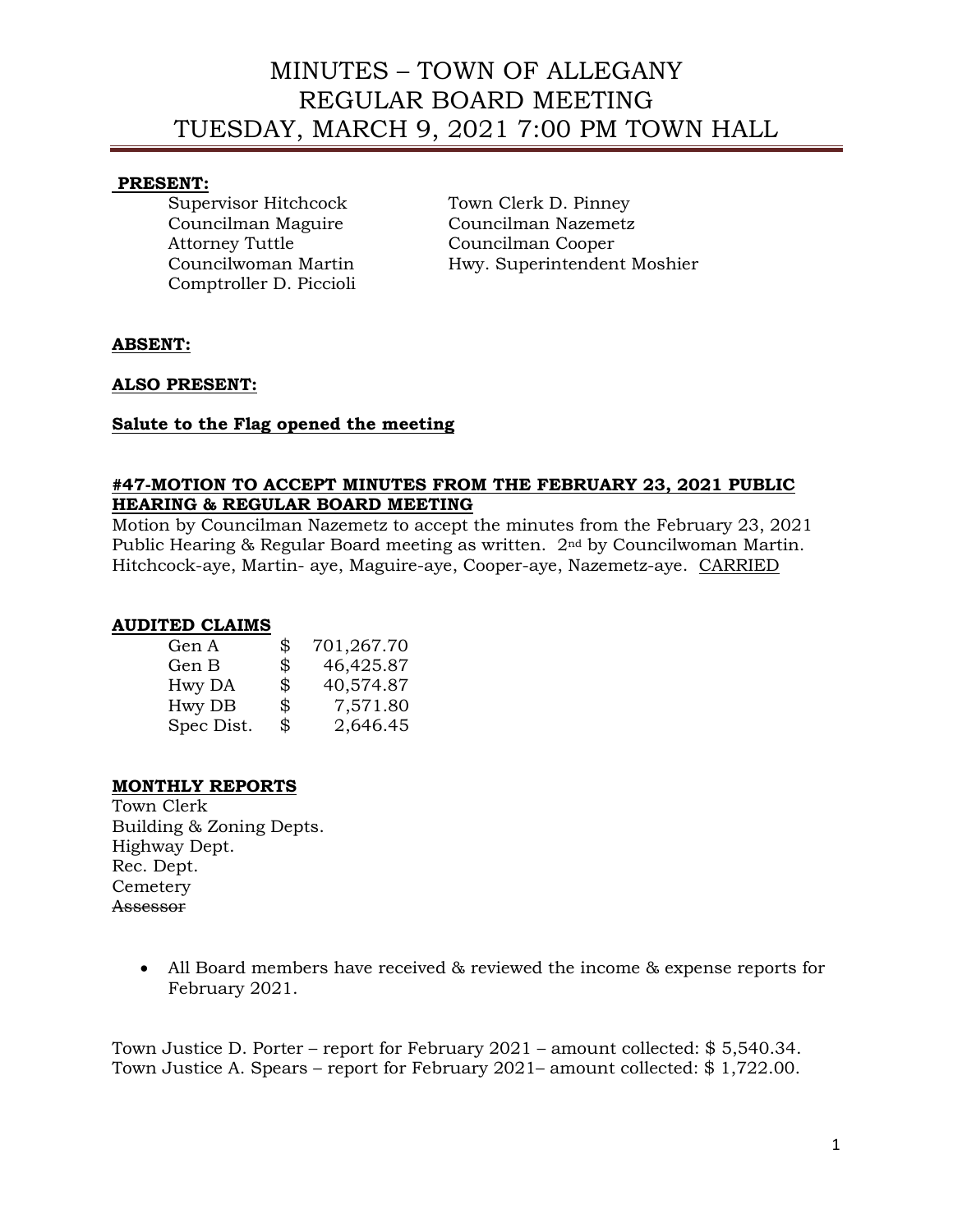# MINUTES – TOWN OF ALLEGANY REGULAR BOARD MEETING TUESDAY, MARCH 9, 2021 7:00 PM TOWN HALL

## **CORRESPONDENCE**

1. Alan Covert F.O.I.L & complaint re: River Valley Solar

### **NEW BUSINESS**

1. Approve Highway Dept. employee Willian Knell

## **#48-MOTION TO APPROVE HIRING HIGHWAY EMPLOYEE**

Motion by Councilman Nazemetz to approve hiring Highway Dept. employee William Knell effective 3/22/2021 at a rate of \$24.23 per hour & subject to a 6-month probationary period. 2nd by Councilman Maguire. Hitchcock-aye, Martin- aye, Maguire-aye, Cooper-aye, Nazemetz-aye. CARRIED

2. Enchanted Mountain Garden Club request to decorate along the Allegany cemetery fence for the Fall season.

## **#49-MOTION TO ALLOW GARDEN CLUB TO DECORATE CEMETERY FENCE**

Motion by Councilwoman Martin to allow the Allegany Garden Club to decorate the fence at the Allegany Cemetery for the Fall season. 2nd by Councilman Cooper. Hitchcock-aye, Martin- aye, Maguire-aye, Cooper-aye, Nazemetz-aye. CARRIED

### **OLD BUSINESS - none**

### **OTHER BUSINESS**

- 1. Tom Swift with Clark Patterson Lee (CPL) met with Supervisor Hitchcock & Jerry Dzuroff regarding the Town of Allegany Solar Law Local Law#2 of 2019 and the projects that are currently in process.
- 2. Received 60-page Library annual report & budget